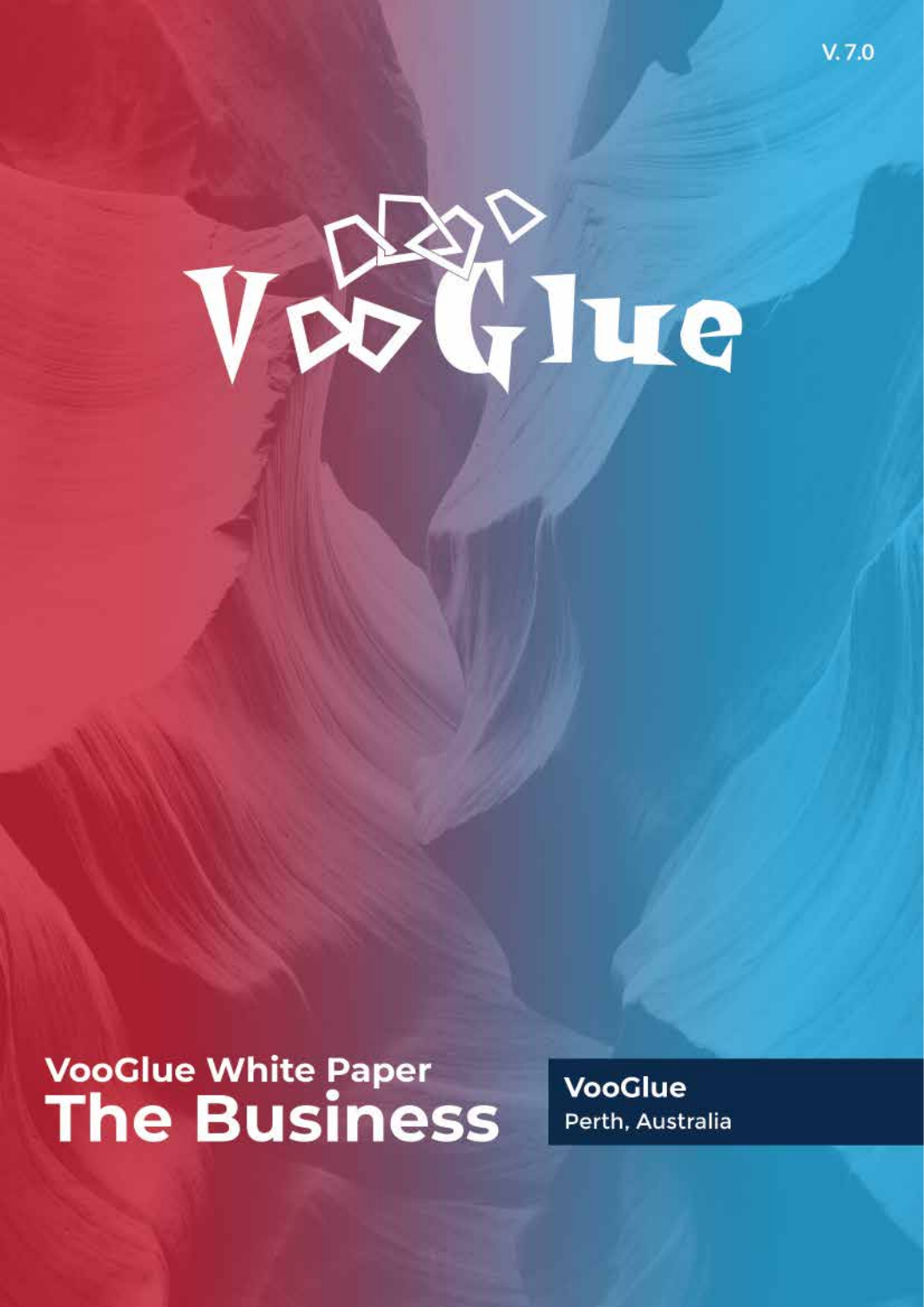## THE BIG **PICTURE**

VooGlue connects video and products with images of objects and scenes in the real world.

It is a patented, free, slim, light mobile application and a platform with blockchain enabled features.

Just make a scan (for example, a photo) of any real-world scene, attach a video, and this video will automatically play when someone scans the same location. VooGlue captures the image, and then permanently "glues" your video to it. VooGlue glues products in the same way. A low subscription fee entitles users to add content. Viewing content is free to public.

Many sectors are ready for this disruption. No more faded description plaques at tourist attractions; just point your phone at the scene and the video description will play for you. No more waiting for the shop attendant to arrive; just scan the product, perhaps an antique, and get the full video description with an option to tap the button to buy. The attendant will get an alert and arrive. Think fun videos of your squad in the local cafe permanently attached to a photo of some part of the cafe. Every time you visit, you can scan the location and watch the memory. The applications are endless, and we have a lucrative business case.

Sponsorship rights for popular scenes go to the highest bidding sponsor. An example would be the Eiffel Tower.



*Green content is sponsored or copyright fingerprint, blue or no frame is public so anyone can add content and view existing content*

Once sponsorship rights are sold for a fingerprinted scene, it becomes the default or top listed content. Other scenes nearby remain available to the public. The mobile screen indicates where and what type of content is available as they move their viewfinder over a scene.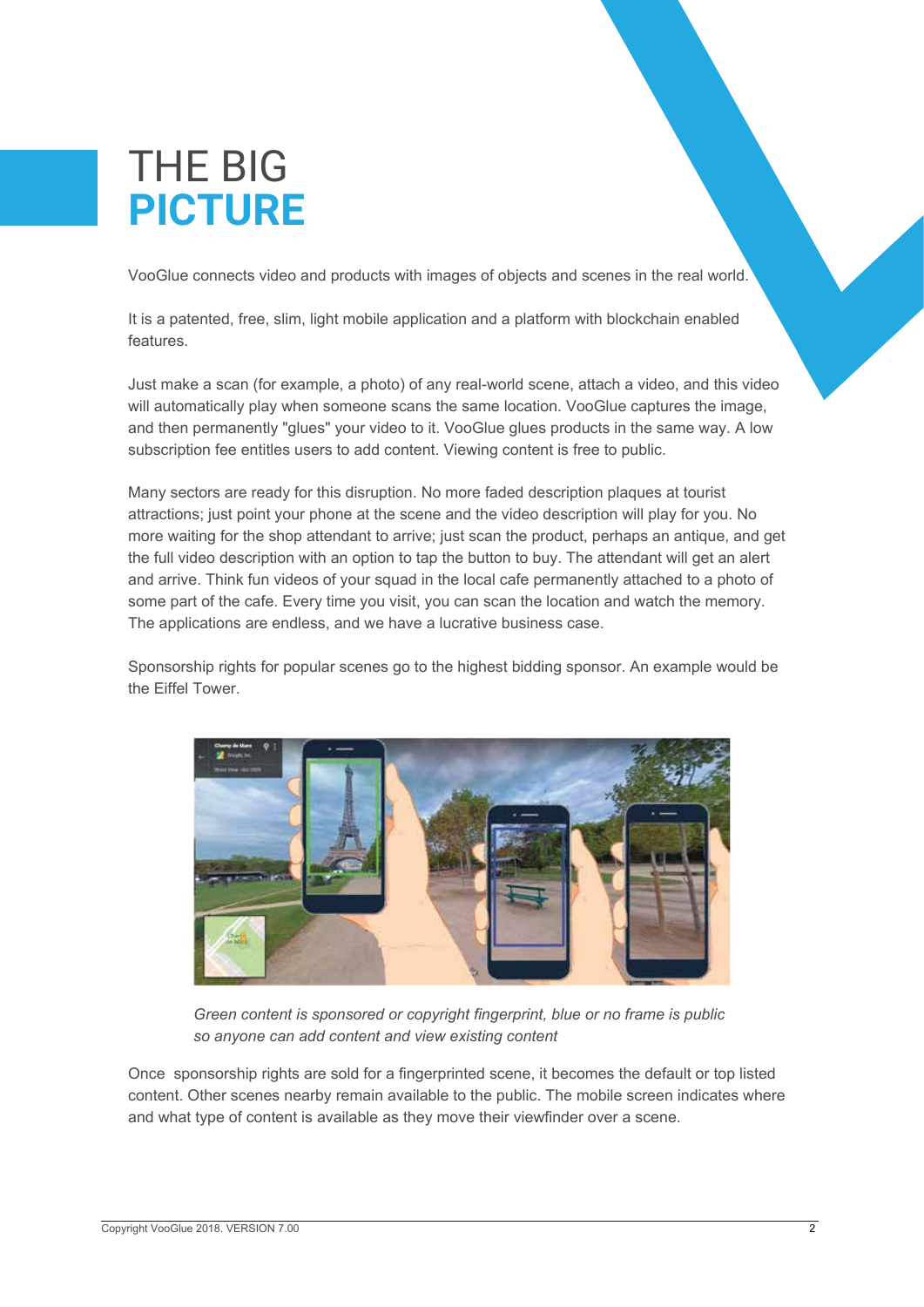Where no fingerprint rights are applicable, denoted by a blue or nil frame, multiple videos can be added to a single fingerprint by multiple subscribed users. By default the most recent video content is shown. An option allows a user to scroll through past content, which is ranked according to recency and likes, and mark favourites. Low ranking and old content is retired, and users are warned before display of adult content.

We also add products and advertising. At a tourist attraction the product may be a scenic tour, a local restaurant special, or a suggested gift. In a shop it may be the product the user is standing in front of. At some street art it may be a music subscription associated with the art. VooGlue receives a 6% commission, of which 2% is sent to marketing affiliates. Marketing affiliates share links to organically drive user uptake and sales. Payments for products are securely, automatically, and transparently sent to the relevant stakeholders via blockchain architecture.



*Products will be shown during or after video for the user to purchase. In the above example the sponsored scene promotes a dining special at the Eiffel Tower restaurant, whilst the public scene promotes a local pet store product special.*

Competition between large corporations and government municipalities for the sponsorship rights to fingerprint scenes of famous tourist attractions will be intense, driving up the bid prices. Competition between vendors to have their products featured in the app in popular locations will also be fierce.

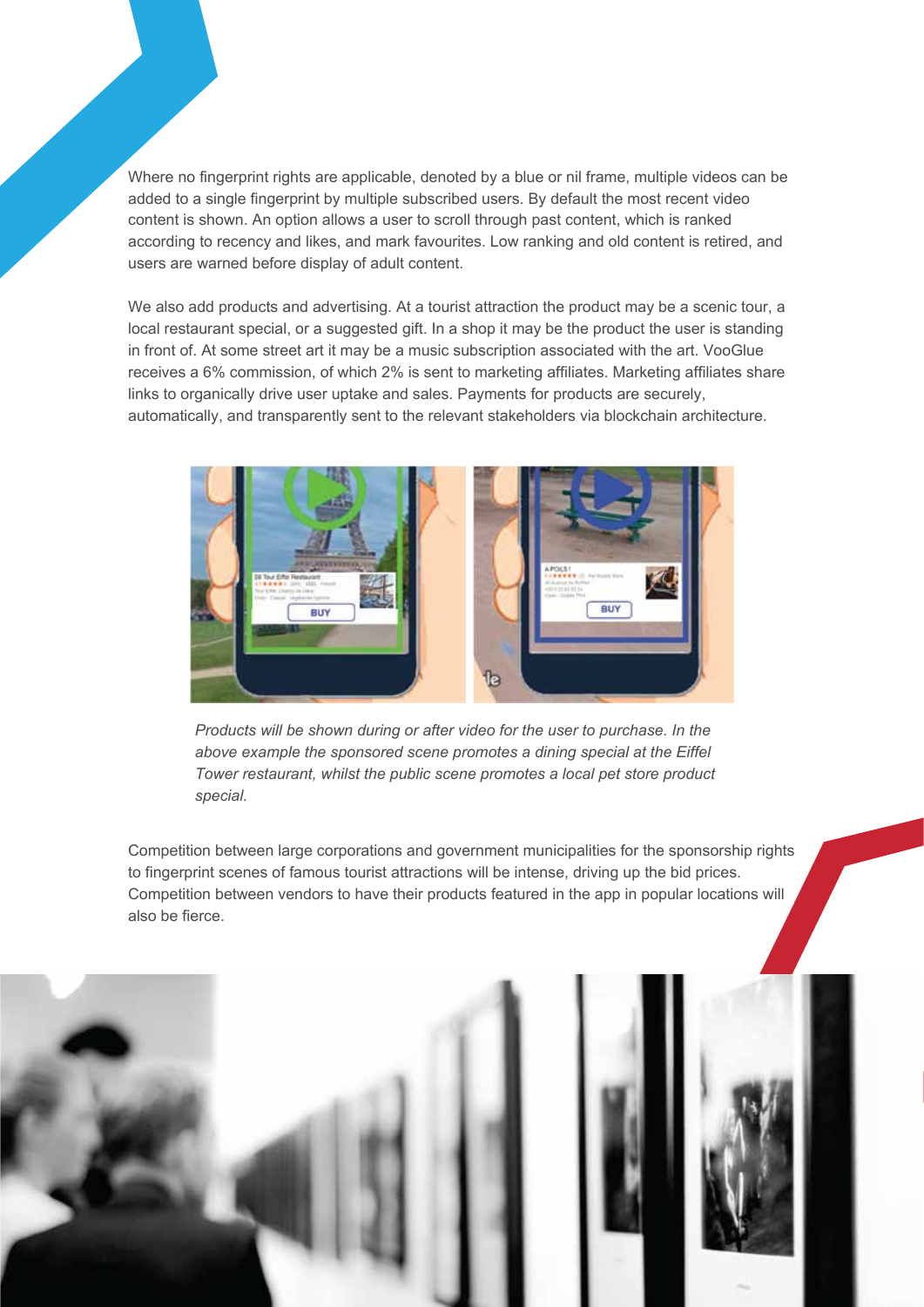VooGlue is protected by a patent which includes the provision of a platform for users to attach a video reveal and products to a captured image.

VooGlue's revenue includes fees for app use, sponsorship fees, advertising fees and commissions on sales.

VooGlue will be a distributed application on the public blockchain. Nobody else has to build this infrastructure, and everyone can use it. Product sales in fiat currencies are converted to our token and re-distributed according to the rights recorded in the blockchain, thus placing token liquidity at the heart of VooGlue.

As an enabler app, VooGlue's cost structure is low. We own no products, and produce no content. We do not manage any packaging or distribution.

Adding content, products, advertising and winning sponsorship rights on VooGlue is frictionless. A vendor uses the app to snap the scene, places a bid for the scene if required, and adds their video and/or product. The process is automated and requires no intervention from VooGlue.

## INTELLECTUAL PROPERTY **PROTECTION**

The VooGlue name is protected by TRADEMARK registration, and the software and platform is protected by a provisional INTERNATIONAL PATENT

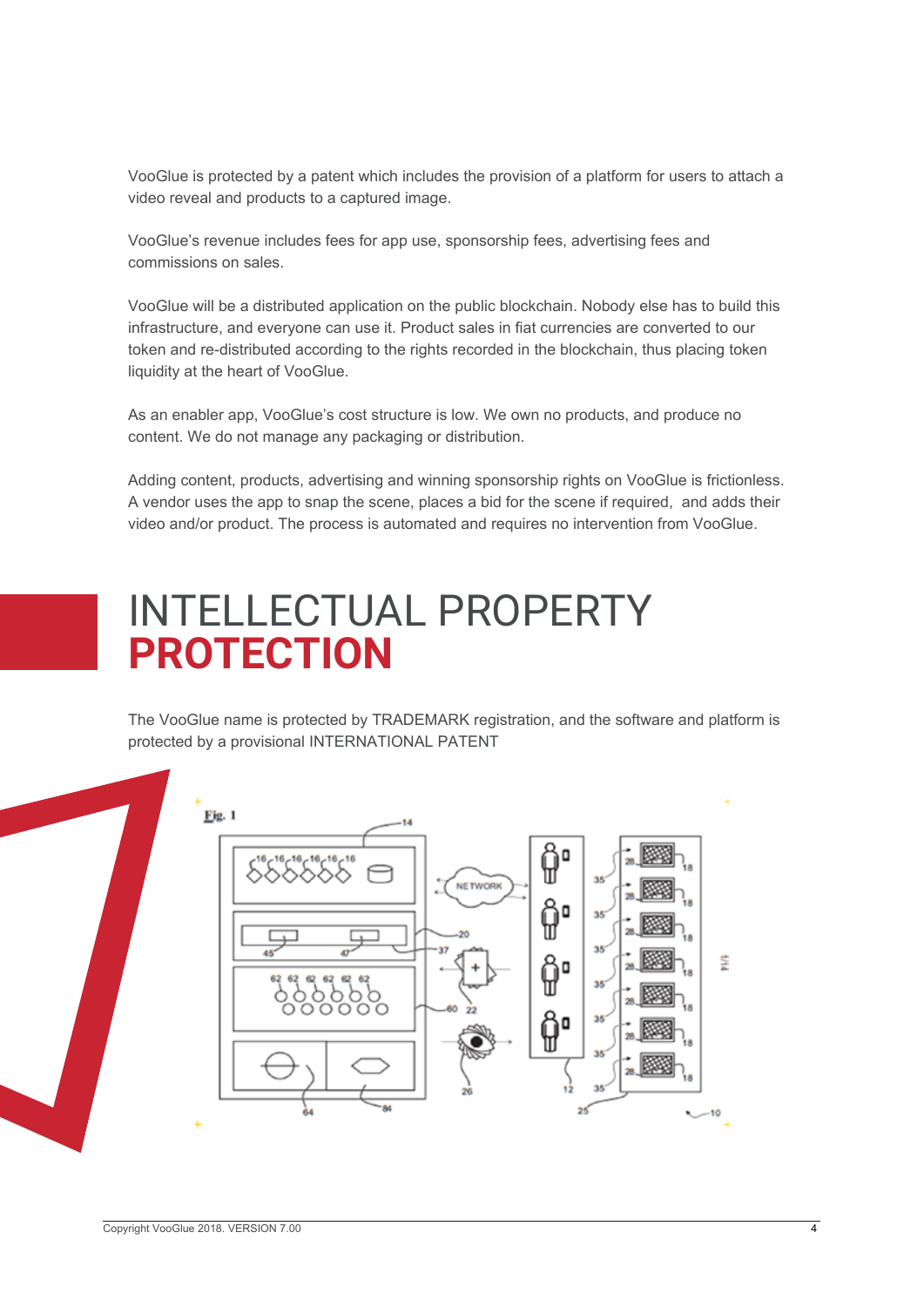

This is a global patent, under the international PCT patent provisions and governed by the World International Property Organisation (WIPO), and includes the territories of:

AE, AG, AL, AM, AO, AT, AU, AZ, BA, BB, BG, BH, BN, BR, BW, BY, BZ, CA, CH, CL, CN, CO, CR, CU, CZ, DE, DJ, DK, DM, DO, DZ, EC, EE, EG, ES, FI, GB, GD, GE, GH, GM, GT, HN, HR, HU, ID, IL, IN, IR, IS, JP, KE, KG, KH, KN, KP, KR, KW, KZ, LA, LC, LK, LR, LS, LU, LY, MA, MD, ME, MG, MK, MN, MW, MX, MY, MZ, NA, NG, NI, NO, NZ, OM, PA, PE, PG, PH, PL, PT, QA, RO, RS, RU, RW, SA, SC, SD, SE, SG, SK, SL, SM, ST, SV, SY, TH, TJ, TM, TN, TR, TT, TZ, UA, UG, US, UZ, VC, VN, ZA, ZM, ZW.

African Regional Intellectual Property Organization (BW, GH, GM, KE, LR, LS, MW, MZ, NA, RW, SD, SL, ST, SZ, TZ, UG, ZM, ZW)

Eurasian Patent Organization (AM, AZ, BY, KG, KZ, RU, TJ, TM)

European Patent Office (AL, AT, BE, BG, CH, CY, CZ, DE, DK, EE, ES, FI, FR, GB, GR, HR, HU, IE, IS, IT, LT, LU, LV, MC, MK, MT, NL, NO, PL, PT, RO, RS, SE, SI, SK, SM, TR)

African Intellectual Property Organization (BF, BJ, CF, CG, CI, CM, GA, GN, GQ, GW, KM, ML, MR, NE, SN, TD, TG)

Detailed claims are published on the WIPO website.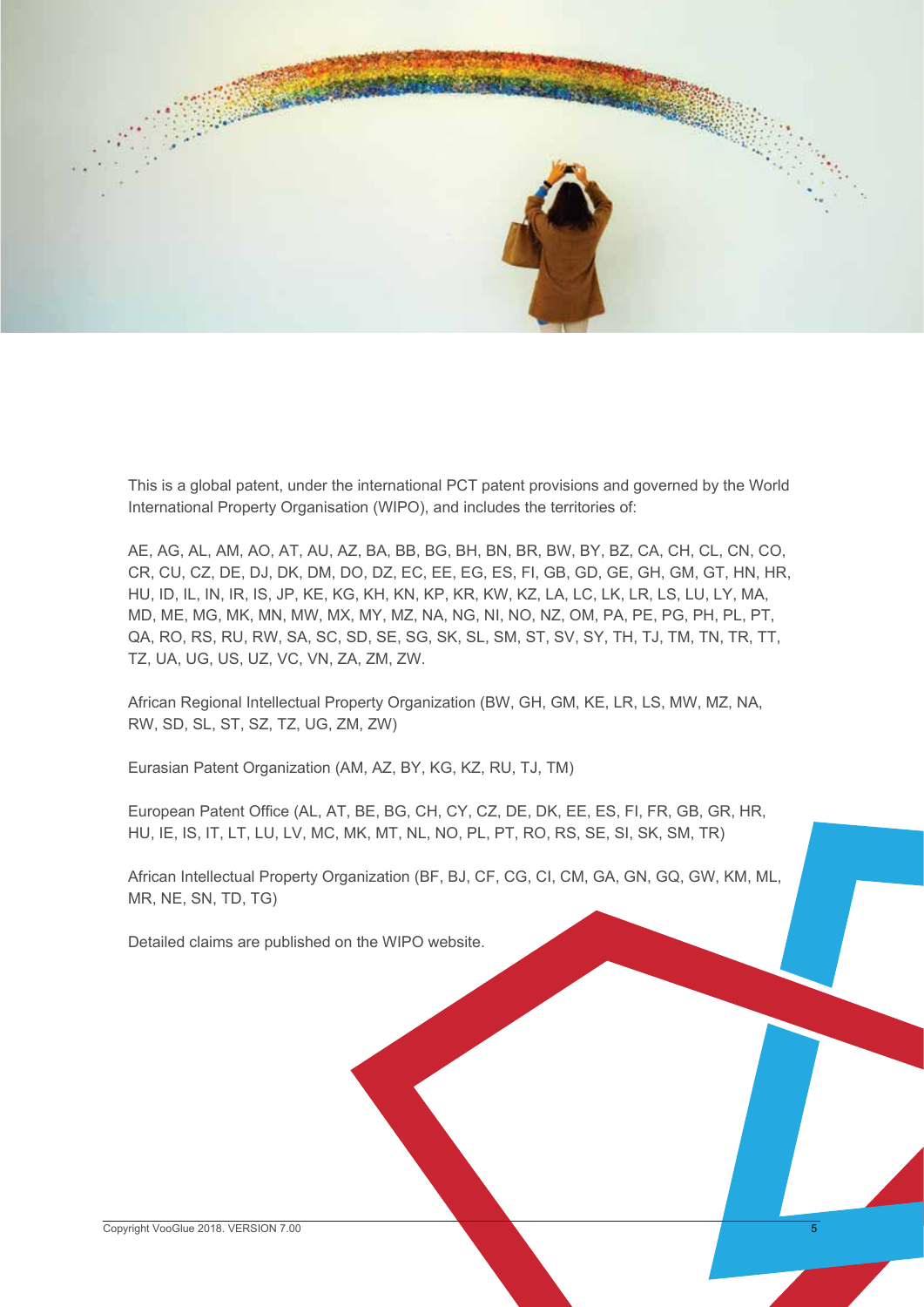## USE CASE : **THE ART SECTOR**

VooGlue has a wide spectrum of market applications, and has a working prototype in the fine arts sector. The fine arts sector was chosen because it is old, large, global and lends itself to fully use blockchain technology leverage options.

The fine art sector is ready for disruption. At an art exhibition, a buyer has to go looking for the curator to make a purchase. There are high commissions, clumsy payment processes, and lots of waiting. Artists meanwhile struggle marketing their works and rarely have potential for residual income.

VooGlue brings innovation to the way art is sold and marketed in art galleries and online. VooGlue's fingerprinting of art brings the purchase of physical art to mobile for the first time. This means that art customers have an easier, faster, and more modern buying experience. Using the VooGlue App to view art, art lovers see a 'buy' button floating near the artwork on their screen. A purchase is one simple tap away.

But VooGlue is bigger than that. VooGlue enables the permanent 'gluing' of digital multimedia to artwork, creating a counterpart product. This counterpart to wall-hung artwork serves to enhance the artwork itself, making it more attractive for purchase and viewing. Multimedia counterparts that are glued to a wall-hung artwork can themselves be offered for sale, thus providing additional revenue streams for artists. Included in the fingerprint of a wall-hung artwork can be additional items for sale such as prints, tee shirts, music, art tours, or any other related product. An art lover with the VooGlue app has access to all of this, available for purchase within the app. Of course, VooGlue's functionality is not limited to merely wall-hung artwork in galleries and at exhibitions. In the art sector alone it can be brought to street art, printed art, posters, photography, film, apparel, and much more.

The result is that art vendors can sell **more**! That's a big deal, because the sale of art is a big business that is stuck in an earlier time. It has not capitalized on new opportunities for growth brought by the digital age. The art market at the moment is a **\$32 Billion** per annum in the OECD.

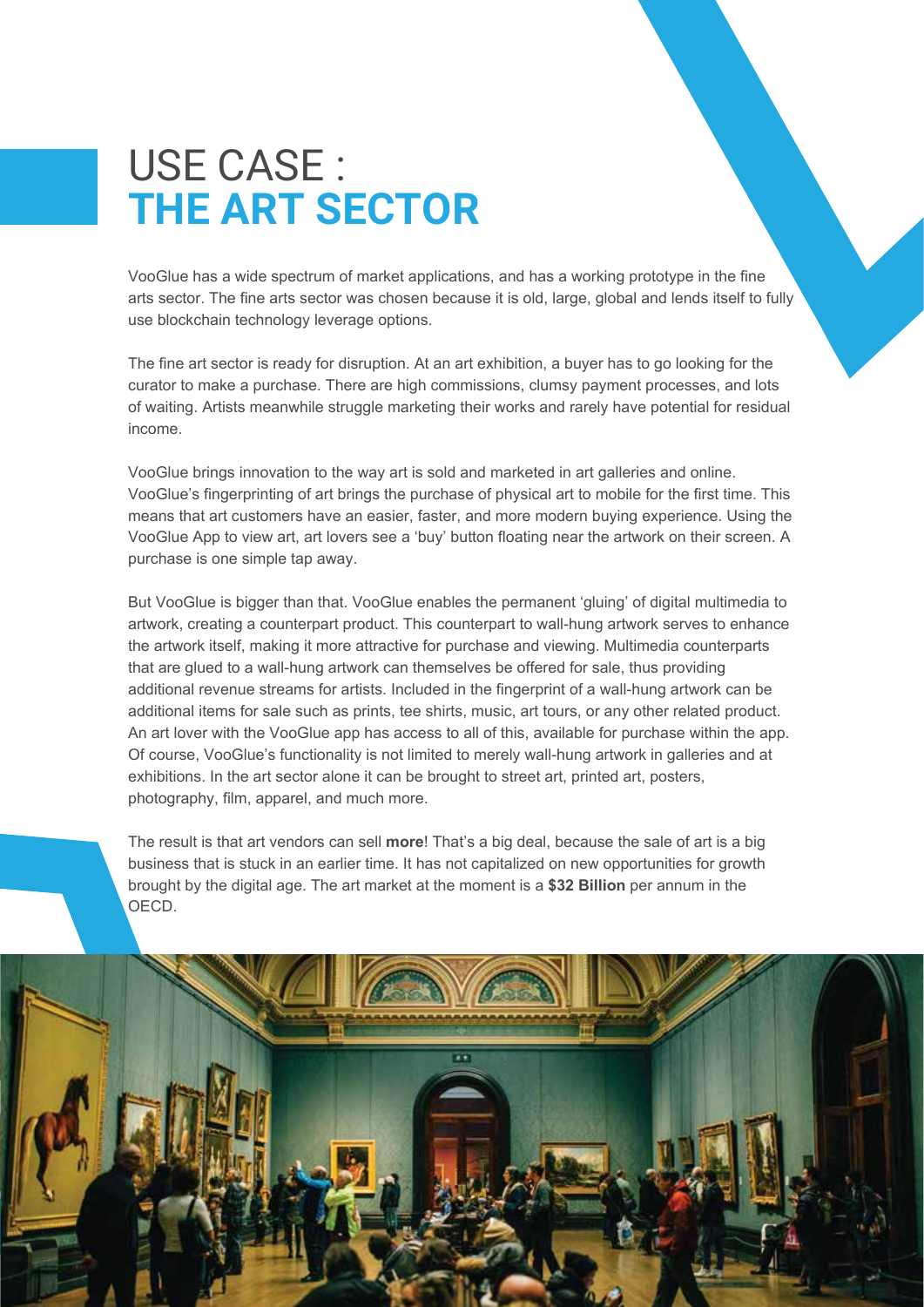VooGlue's highly secure decentralized blockchain allows our VooGlue app to be a true enabler for the art ecosystem. Stakeholders don't have to re-invest in the creation of the backbone infrastructure required to move art sales into the 21st century. VooGlue's platform enables artwork's providence to be permanently recorded in the blockchain, along with the counterparts. All stakeholders will automatically receive their payments and royalties as the artworks change hands. Because VooGlue is an ecosystem enabler, the fee paid by vendors for use of the VooGlue App is small at \$10 per month and 6% per sale, and the VooGlue app itself is free.

So who will use VooGlue? The better question is who will not? In the arts sector, what artist / gallery / exhibitor / art investor on the planet will not want to sell and/or showcase more art plus related products to a wider audience?



Art viewers using the VooGlue App will consume the connected digital media experience. Since the digital video counterparts are permanently 'glued' to individual pieces of art, the digital content is thus tailored to augment, enhance, build on, intensify, and improve upon the artistic experience of the physical wall hung artwork in question. In this way art viewers can enjoy a more complete 'artistic experience' than is normally available. Imagine if we had this when the 'Mona Lisa' was painted!

Where the digital video counterpart is used to reveal content deliberately hidden inside the artwork, VooGlue has been described as enabling a 'new style of art' by art academics.

The VooGlue App is free for users to view and purchase artworks.

Because the VooGlue App allows artists to capture additional 'hidden meaning' using an artwork's underlying layers of paint (with the hidden meaning only being revealed to the viewer of the artwork when also consuming the counterpart video), art academics have described this as a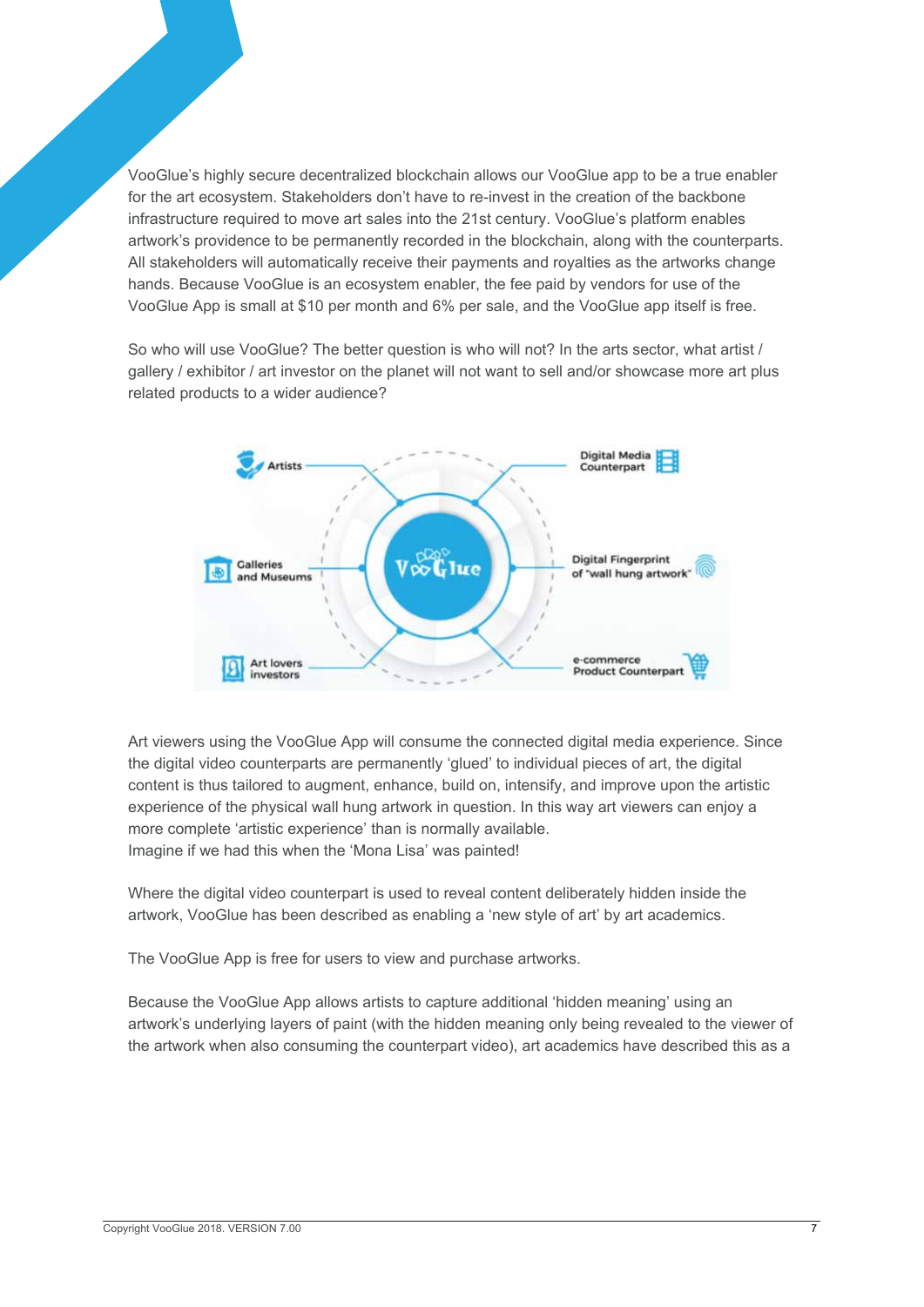

"Where an artist deliberately creates multiple layers, with the intent of having those layers revealed to add this next dimension, then this is a new style of art."

Mr Gary Dufour. Adjunct Associate Professor, Architecture, Landscape and Visual Arts, School of The University of Western Australia, Approved Valuer Australian Federal Government.

But it is not just about a 'new style of art'. Most content will be additional content about the meaning of the artwork, its history, the success story of the artist, and insights into the artist at the time they were completing the work. Because the VooGlue App is free, and enhances the user experience in this way, public uptake will be rapid.

The creation of the video content in most cases can be done quickly and easily. Curators are able to provide insight into artworks.Committing this to video then "gluing" it to the art through the VooGlue app is fast and easy.

Art vendors pay a \$10 monthly fee for use of the VooGlue App and a 6% commission on sales. The benefit to the vendor is a more streamlined sales process, a wider audience, an integrated marketing facility, and an improved user experience for a wider demographic. This should ultimately translate into more sales.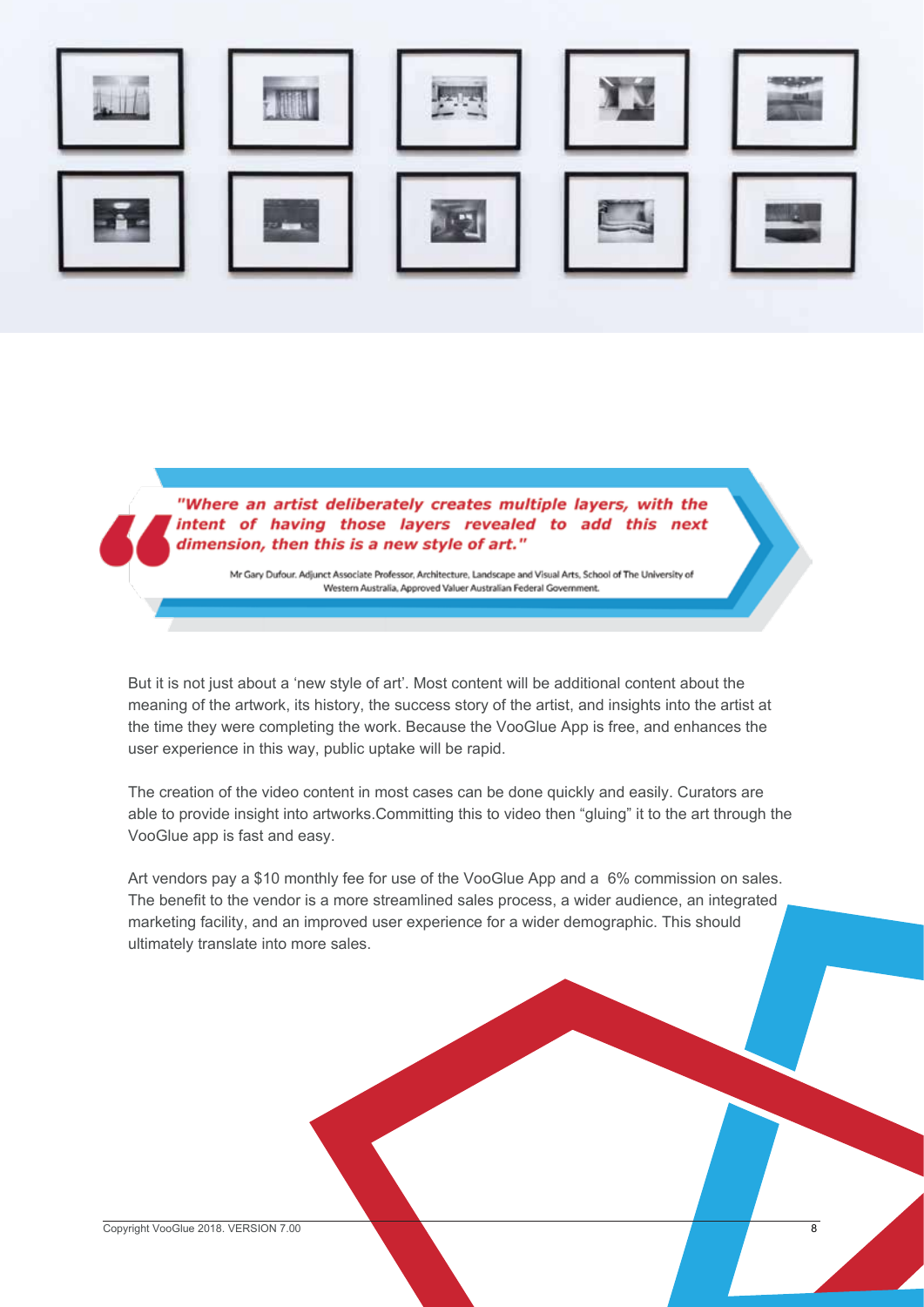### HISTORICALLY IMPORTANT **ARTWORKS**

Historically, new styles of art have caused a spike in art acquisitions and price (think 'the expressionists') as awareness grows and art buyers compete to purchase the earliest or best examples of the new style.

The VooGlue App brings the unique ability to 'glue' digital content to any existing artwork.

Physical wall-hung artwork is a well-known, globally coveted item with a centuries old tradition that has been used as an investment, status symbol, interior decoration and a means of value exchange for many centuries, with the oldest surviving paintings dating from the 6th Century BC.

A VooGlue artwork does not have to be recent, nor be for sale. Art museums and galleries all over the world with high end, historically relevant artworks on public display will want to add VooGlue digital content to their collections to enhance the user experience, bring more visitors to their displays, and capture younger demographics.

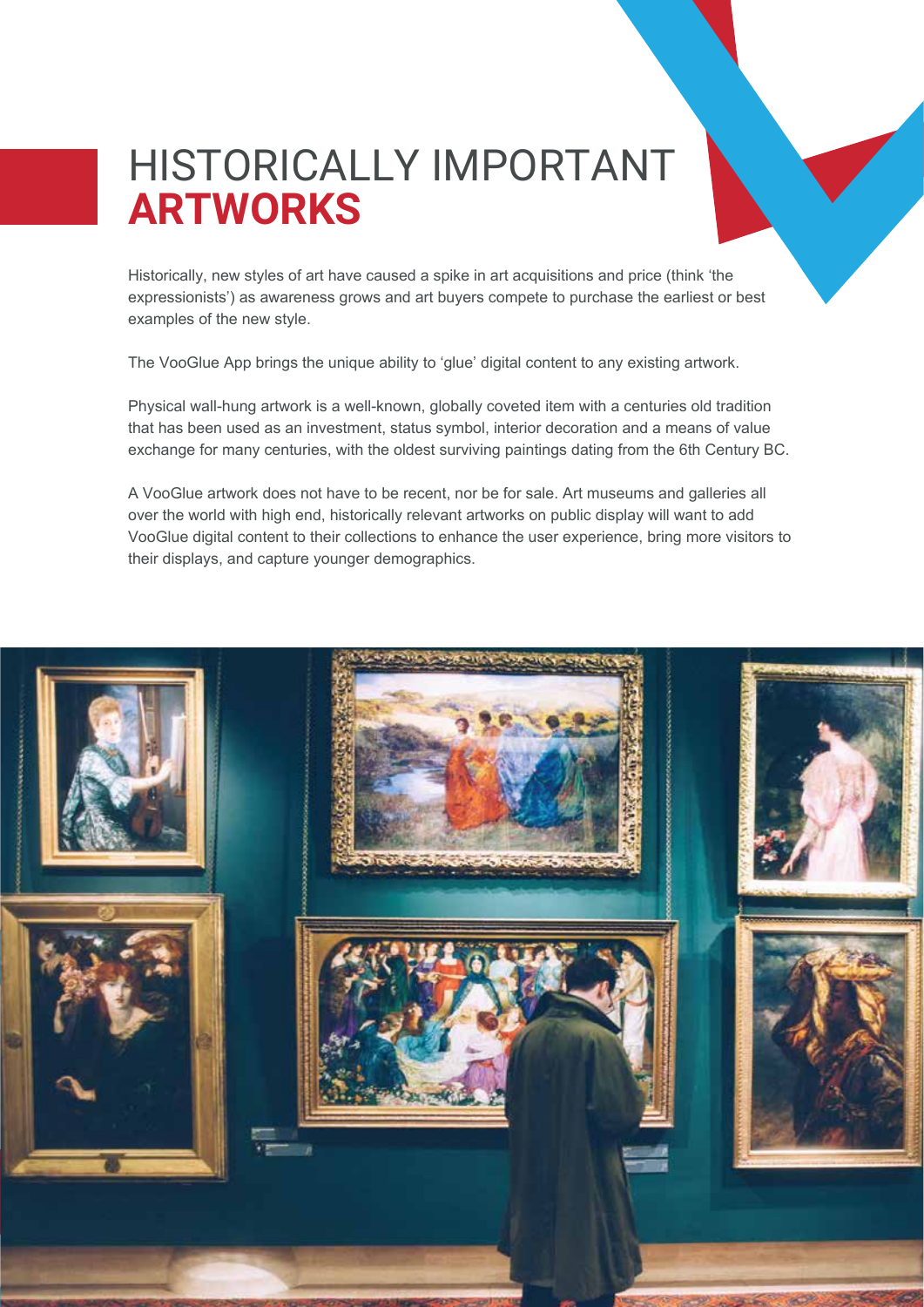## TOKENIZING **ARTWORKS**

VooGlue will write artwork digital counterparts to a distributed blockchain so each high value artwork has its own address. Art coins can be minted and traded. The artwork's posterity is recorded in the blockchain.

## VOOGLUE TOKENS : **ART SECTOR USE CASE**

Uses can pay by VooGlue tokens or fiat. In the case of fiat payment, it is automatically converted to tokens through our built-in exchange. Because tokens allow seamless transfer to stakeholders, the user will know that the artist and copyright holders will be automatically paid. The VooGlue smart contract will receive the purchase request, and distribute the VooGlue Tokens according to the correct proportions to the artist, owner, copyright owner, agent(s), and affiliate marketers. Using tokens this way will appeal to purchasers of art, because if given the choice of equal options, purchasers are likely to choose the payment option that ensures the original artist is remunerated for their labour.

Vendors can elect to have a token minted for their product at the time of listing. Minting product tokens is useful for unique or limited edition items such as original art like the use case described above, limited edition prints, sporting memorabilia, antiques, and jewelry. In the case of original art the new owner will receive the minted token for the artwork into their ETH wallet. This is the final confirmation of the sale, and shows that all parties have been paid. The user's wallet address is now recorded as the new owner on the highly secure blockchain. This constitutes unquestionable proof of ownership, and it makes reselling the artwork easy and secure. To allow sales to be unrestricted during early rollout (where the user may not provide their Ethereum wallet address) the artwork token is retained in the smart contract and the fiat transaction ID is stored to identify ownership in the blockchain.

Using VooGlue tokens, the user will enjoy reduced transaction fees. Transaction fees add to the cost of e-commerce transactions while benefiting only the intermediary. Using a credit card via Stripe or paying with Paypal currently incurs fees between 1.75% and 3.6%<sup>1</sup>. For a \$10,000 artwork - not an uncommon cost - this would equate to between \$175 and \$360 in fees.

Using VooGlue's decentralized platform as a medium enables close to zero transaction fees by comparison (estimated to be under  $$2$  USD<sup>2</sup>). Thus purchasing an artwork on the VooGlue platform will provide a cost advantage by saving transaction costs. This saving will be passed on to the consumer.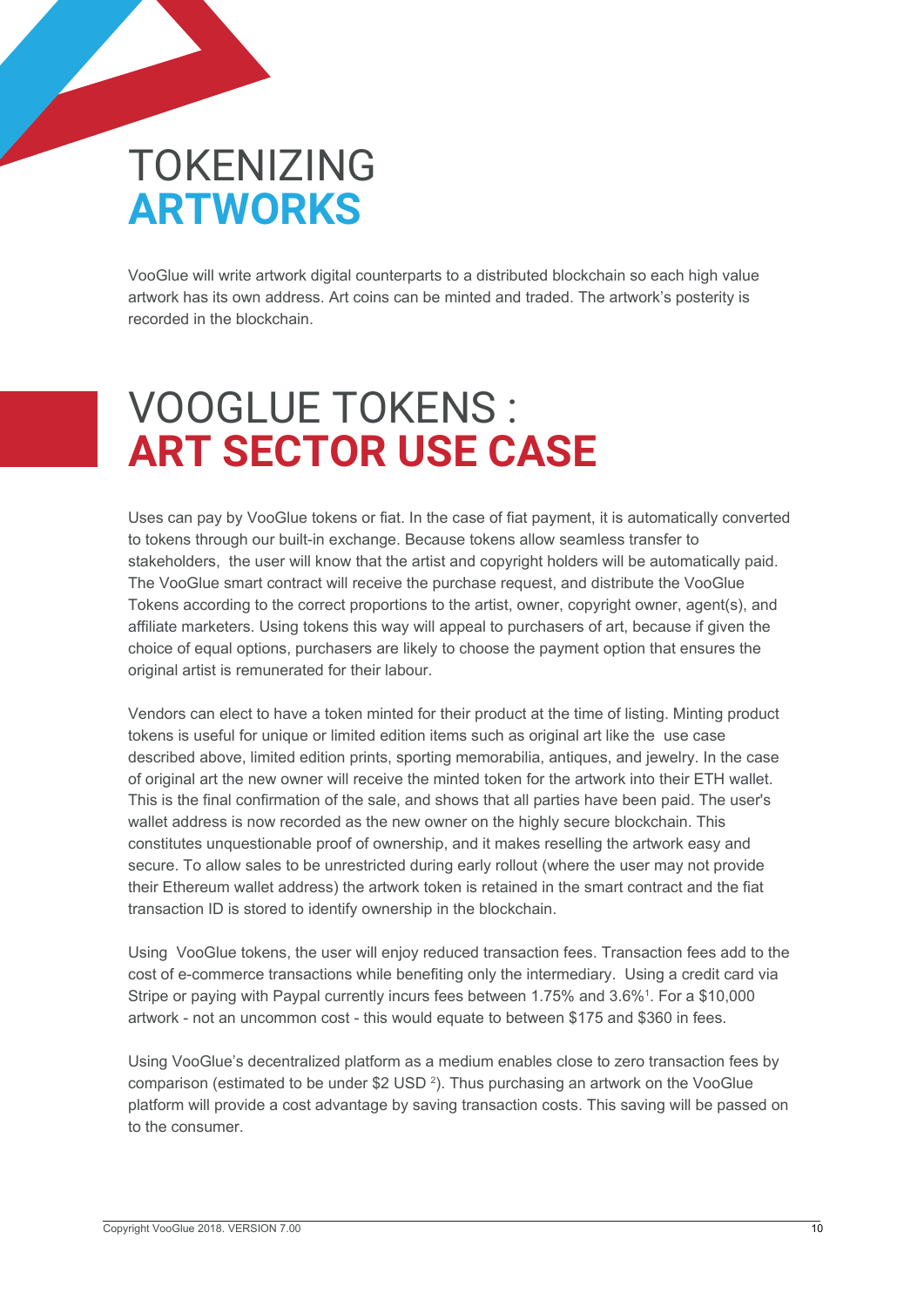VooGlue will write artwork digital counterparts to a distributed blockchain so each high value artwork has its own address. Art coins can be minted and traded. The artwork's posterity is recorded in the blockchain.

## VOOGLUE TOKEN **LIQUIDITY**

It is important to note that token liquidity is built into our structure. The demand side comes as buyers convert fiat into VooGlue Tokens either prior to using the VooGlue App, or during the purchase. All parties paid in VooGlue tokens will be able to either retain the VooGlue tokens or exchange them for fiat. As we expect not all VGC tokens will be converted to fiat immediately, overall demand should exceed supply. The VGC token can be acquired in several ways including by purchasing them during the ICO, from affiliate referral fees, by selling products on the VooGlue platform, and/or by converting to VooGlue tokens through our built-in exchange, or a licensed cryptocurrency exchange. For the reverse transaction, VGC can be redeemed for products on the VooGlue platform or for fiat at our built-in exchange or a licensed cryptocurrency exchange.



*Purchaser Fiat (\$) is converted to VooGlue tokens (T) then distributed to seller and relevant stakeholders including marketing affiliates in correct proportions. If product tokens are minted they are sent to buyer's wallet. In the Arts sector use case 'Stakeholder' may include Gallery and Copyright Holder.*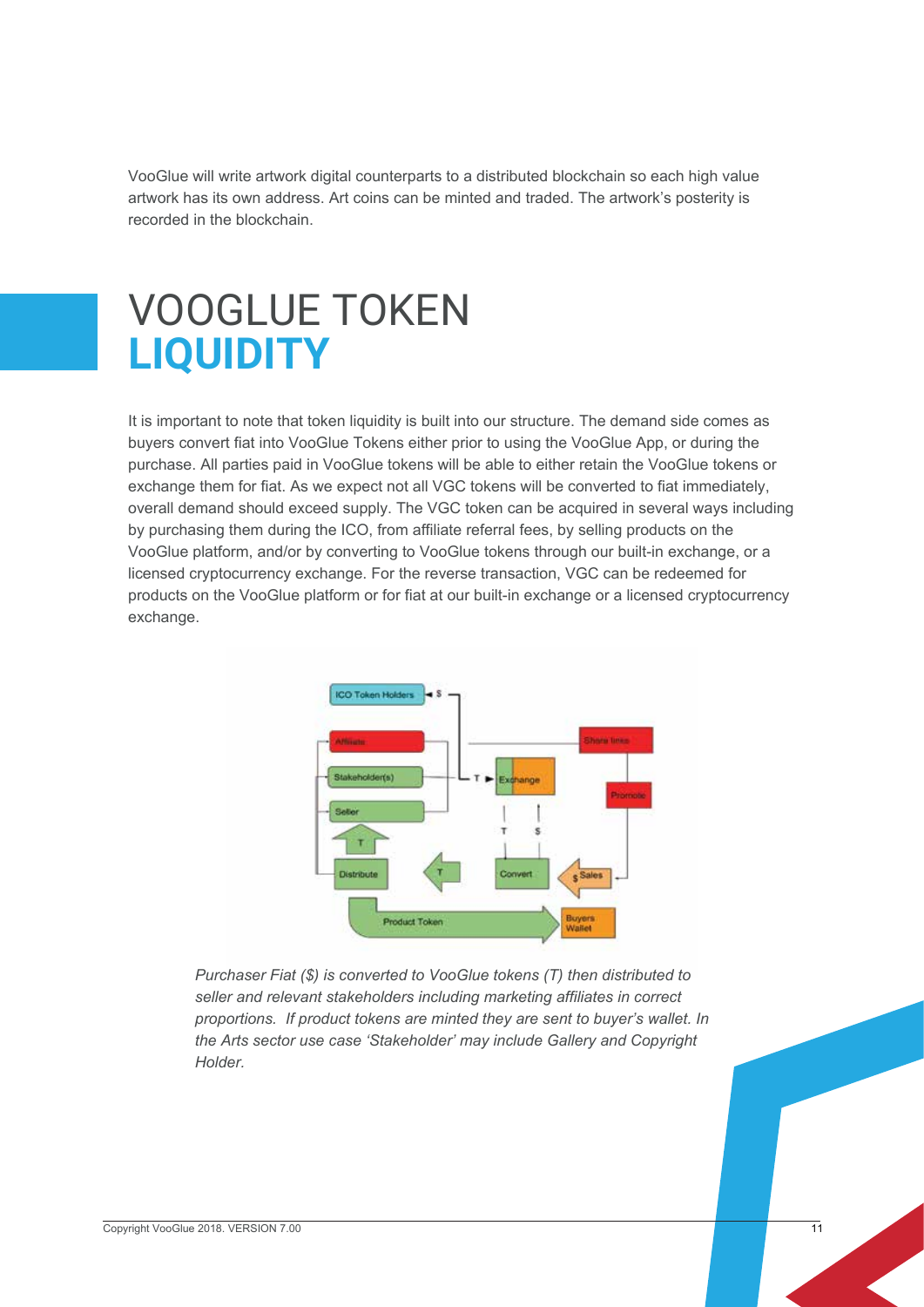

## TERRITORIAL SPONSORSHIP **PRODUCTS AND ADVERTISING**

For copyrighted scenes, only the copyright holder can add content. This is the case for fine art, books, albums and magazine covers, and street art. If the copyright holder finds someone else has fingerprinted their work before them, they can raise a dispute at the time of attempted adding. That fingerprint would then be sent to a dispute management process. The vast majority of scenes are non-copyright (ncr)

Fingerprints allow single content addition when they are copyright (artworks, etc) or in some circumstances when they are sponsored (iconic landmarks). All other fingerprints allow multiple digital content items to be added.

For copyright and sponsored scenes, only the rights holder can add fresh content.

Sponsorship rights for popular scenes like the Eiffel Tower go the the highest bidding sponsor. One landmark will have a different fingerprint when viewed from different perspectives, so rights to multiple fingerprints can be sold for each landmark, with each sponsor having rights to a different perspective of the landmark, or one sponsor buying them all. Fingerprinting rules at software level are such that fingerprints cannot overlap.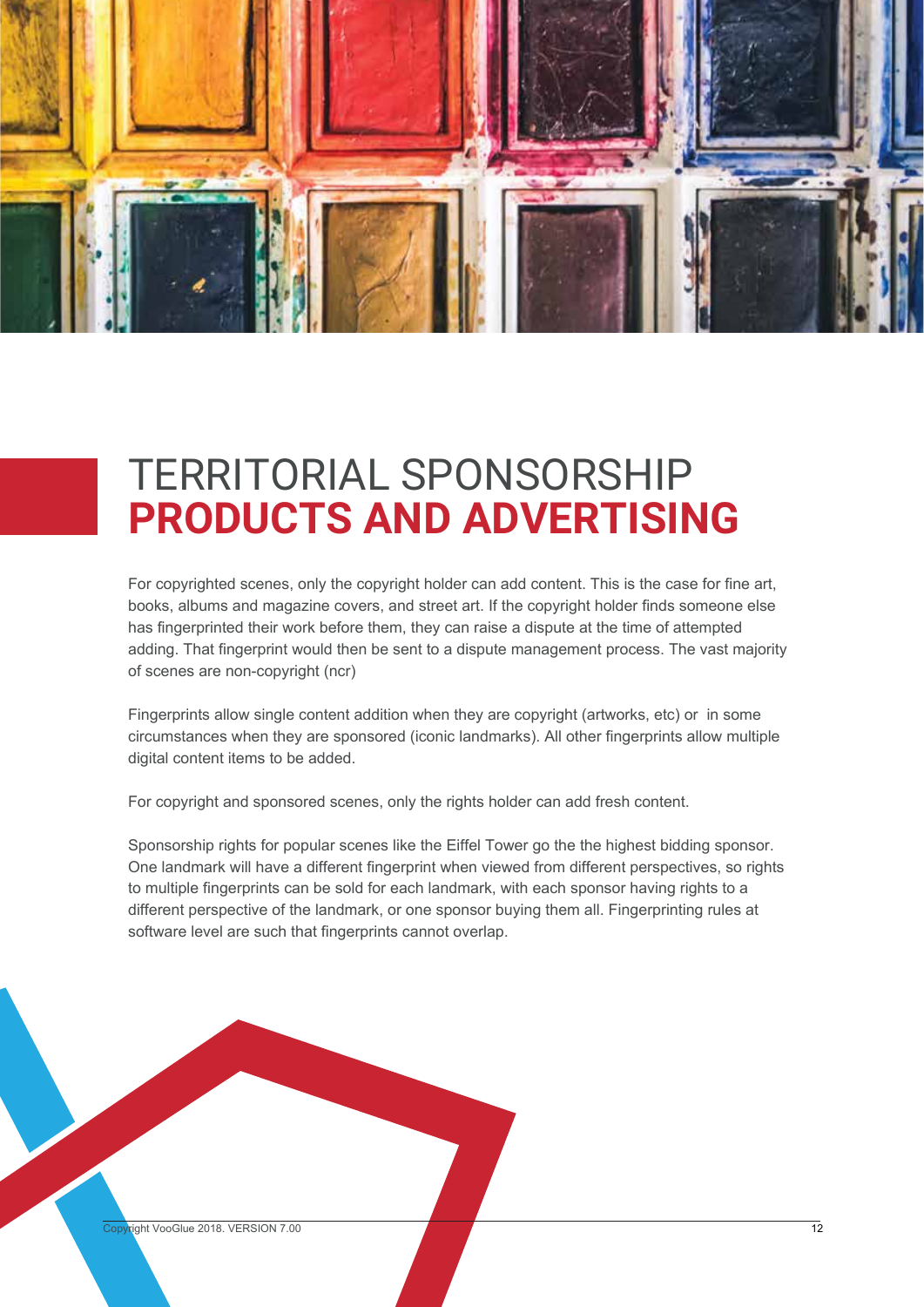

*12 theoretical fingerprint perspectives of the Eiffel Tower*

For non-copyright scenes if the fingerprint is already sponsored with content, then a user can place a bid for that fingerprint. If their bid exceeds the highest existing bid, then the user can add their video content and product to the scene. It will remain default the glued content/product until a higher bid is registered.

The bidding system is a a simple auction as commonly found on the internet, where a sponsor enters their highest acceptable bid, and other bidders do the same, with the price settling just above the second highest bidder, and this is the actual price the highest bidder pays. Payment will be to VooGlue and made in VooGlue tokens, again supporting token liquidity.

Advertisers bid for views under a separate system. This system works by postcode / geographic area and it is regulated according to the user's location captured from their mobile device. Advertising is displayed during or after video content to people using their mobile device in the target geographic area.

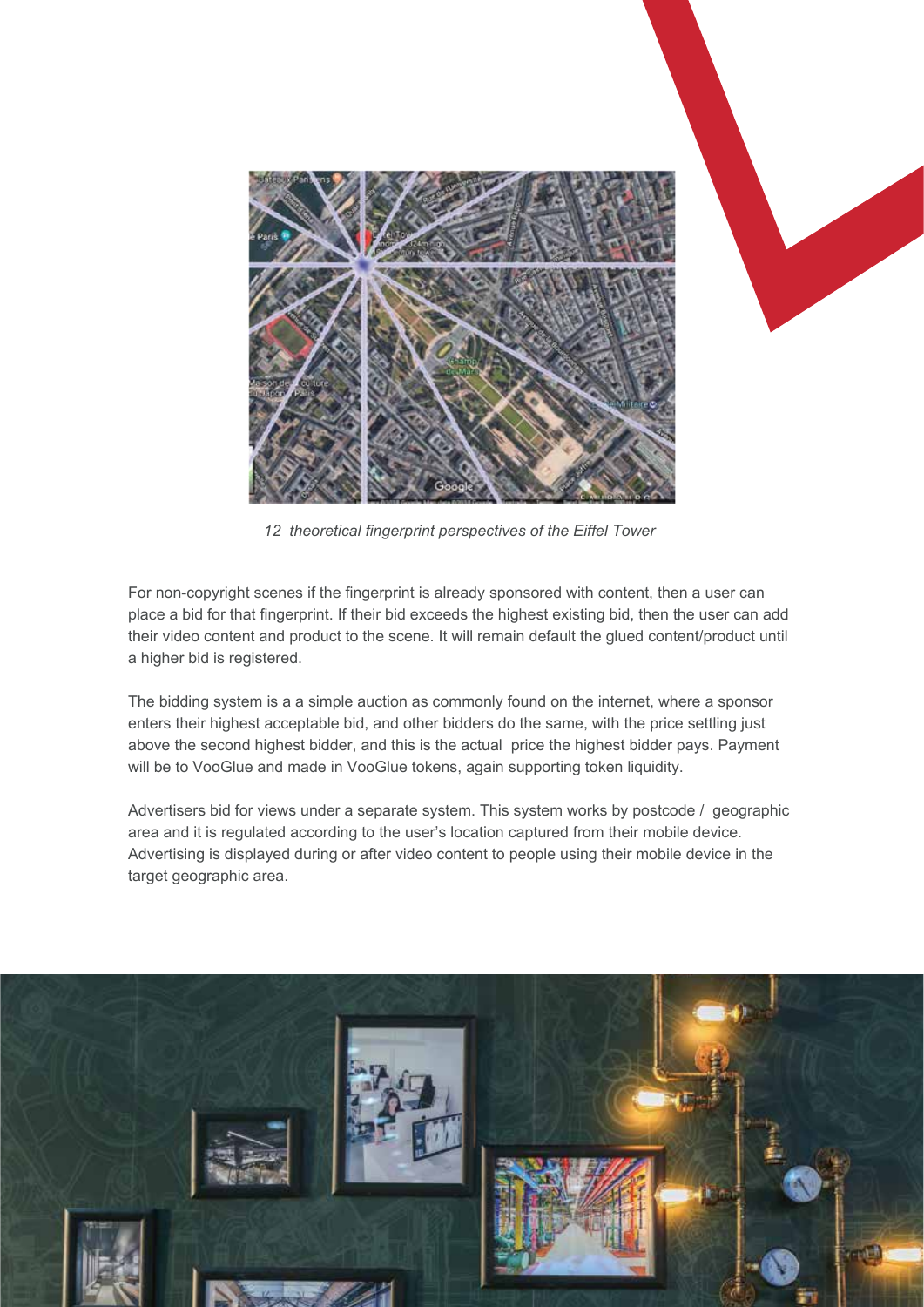## CONTENT CONTROLLING **INAPPROPRIATE**

This includes pornographic, hate and not suitable for children content. The age of the user, if available on the phone, is used to restrict views to adult or unclassified content. Adult or unclassified content is marked with red or amber frames respectively, however because VooGlue is open to the public to add content, some users will abuse it and add adult content but not mark it so. This will be managed in several ways.

To add content a user must pay the subscription fee, currently \$10 per month. Having to pay a fee will prevent abuse by many casual users, and if users cease paying the fee their content is removed, so a casual user cannot pay a fee once and have their inappropriate content remain on the platform.

When new content is added users are asked to indicate if it is suitable for children. Some users may add adult content and not mark it as such, in which case users viewing content which is adult but not marked as such can flag it as adult or hate. Adult content is given a red frame, hate content is removed from the platform.

In the case where adult or hate content has been added and not indicated as such by the adder, and also has not been flagged as such by the public because it has not yet received sufficient public views, by default, all content with less than a threshold of public views is given an amber screen. Amber content is not available to children. Only after content has received a threshold number of public views, and still has not been flagged as adult or hate, will it receive a green frame.

As an alternative to a default Amber frame, a software solution may be deployed to assess content automatically, and where content passes this test it will be awarded a green frame immediately.

To remedy malicious flagging of content as adult or hate when it is not so, for example by competitors, there is an appeal process for content flagged as adult or hate where the content can be un-flagged by VooGlue, and the flagger warned or banned if the content is deemed to have been incorrectly flagged.

### **ECOSYSTEM SIZE**

The market potential for VooGlue is astonishingly large. VooGlue can be used in most market sectors. Consider two major market areas: tourism and retail.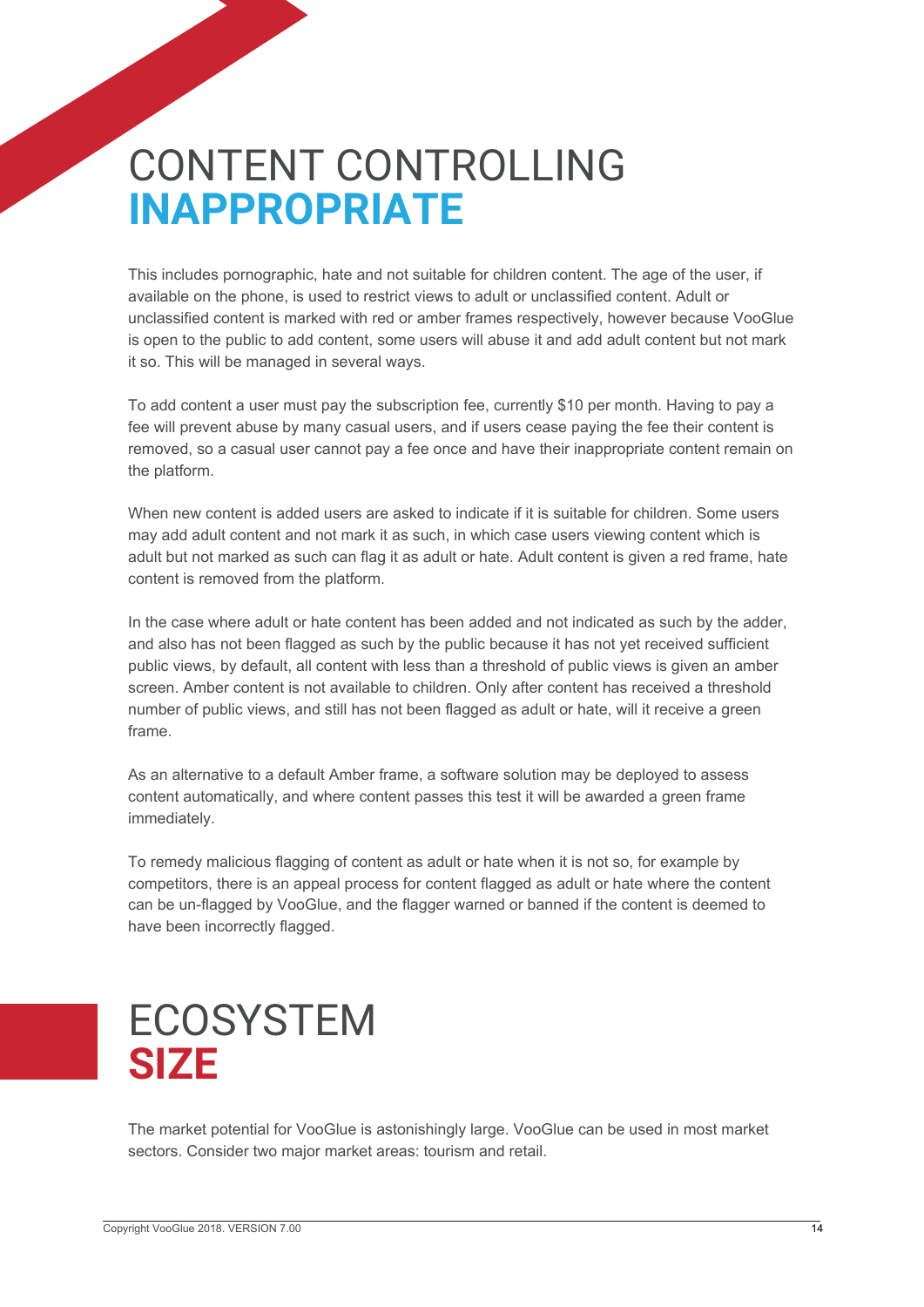

One and a quarter Trillion dollars is spent each year by overseas tourists <sup>10</sup>. Globally, about 1 billion tourists travel overseas each year <sup>11</sup>. Approximately half a billion people directly visit the top 40 tourist destinations around the world <sup>9</sup>. In this sector the market potential for a free, flat, frictionless app that fingerprints scenes, plays content and makes products available is very large.

22 Trillion is spent in retail globally <sup>8</sup>. Of this VooGlue lends itself to retail of unique items like jewelry, art, antiques, and designer apparel. Our initial use case is in one these sectors: The Arts sector.

Drilling down to our retail art sector use case we can make some estimates of market potential.

The market size of art sales in OECD countries is \$33 Billion USD per annum <sup>4</sup>, which requires a money supply of \$17 Billion USD  $5$ , using a standard economic velocity multiplier of 1.86  $3$ .

The amount of VooGlue tokens issued in the VooGlue initial token offer (ICO) (equivalent to 0.03 Billion) is less than the supply required in the art sector (\$17 Billion USD) by a factor of 56.

For a moment let's assume VGC tokens are used only for art sector transactions for original art, and there is zero use in any other sector. In this case, restricting VooGlue to only sales of original art, each 2% of market penetration in the arts sector would require the VooGlue tokens in this ICO to appreciate by a factor of 9 fold in order to attain equilibrium.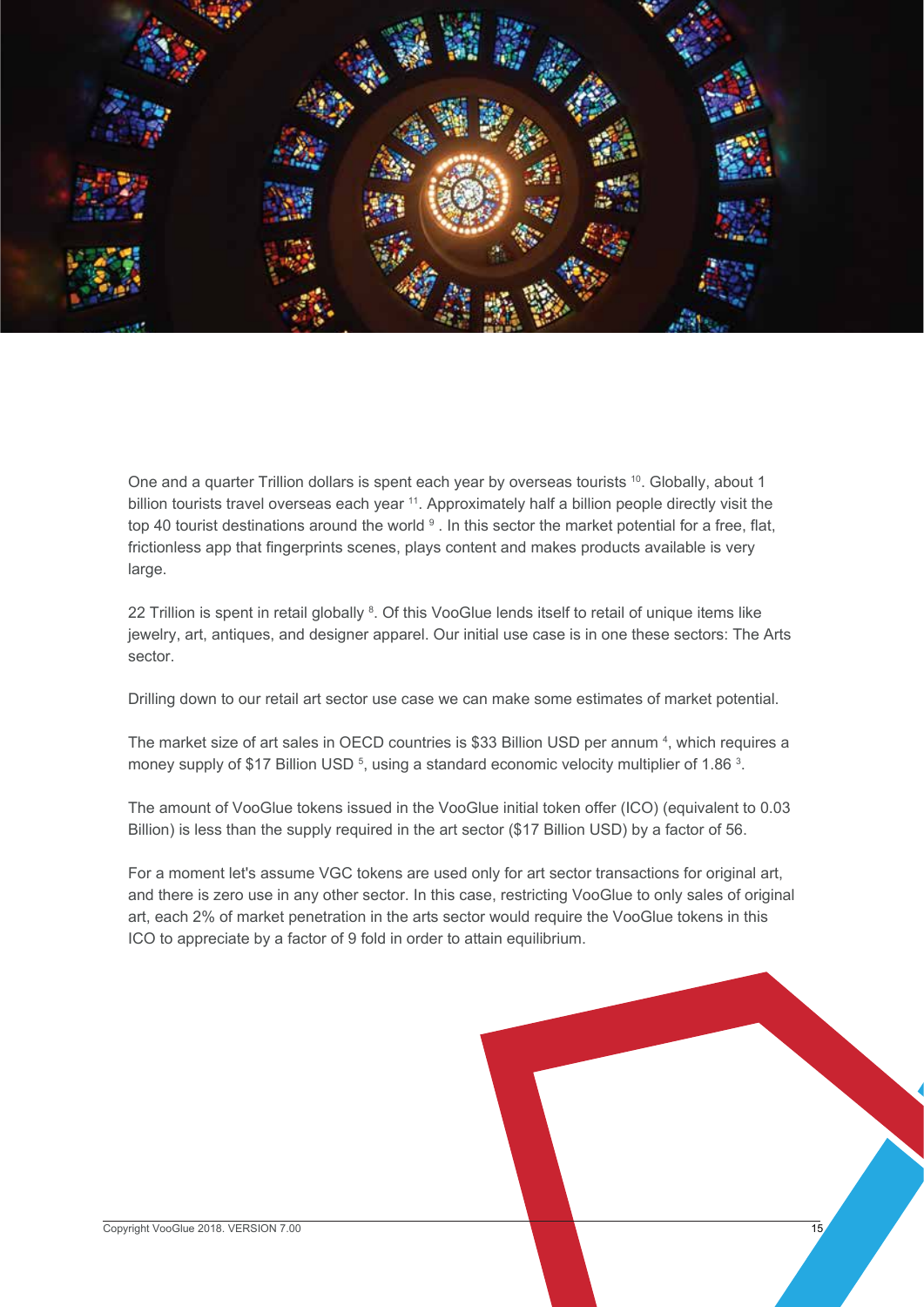# **ICO**

The VooGlue tokens are Ethereum based but will be decoupled from Ethereum after the ICO, when they will be put on exchanges. After this time the price of VooGlue will be set by supply and demand.

VooGlue tokens are a fixed supply utility token. This ICO will be the only public issue of VGC tokens.

The token ticker is VGC

Crowdsale. 36,000,000 VGC

- $01 1$  Ethereum = 500 VGC during crowdsale
- $O(2 100)$  main sale 20th March 2018 to 21st June 2018.
- $\sqrt{103}$  Funds are employed immediately for business development & ICO marketing.
- $\alpha$  VGC tokens migrate to full Dapp token managing business rules after ICO, and tokens are placed for open trading on exchanges.

### BONUS **STRUCTURE**

#### Volume Bonus

 $\circ$ 1  $-$  Any investment of over 5000 VGC receives an extra 10% bonus on top of any bonus shown below. ( pay for 5000, receive 5500)

#### Start of ICO

01 – Bonus structure decreasing from 20% Bonus to nil over the course of the main sale.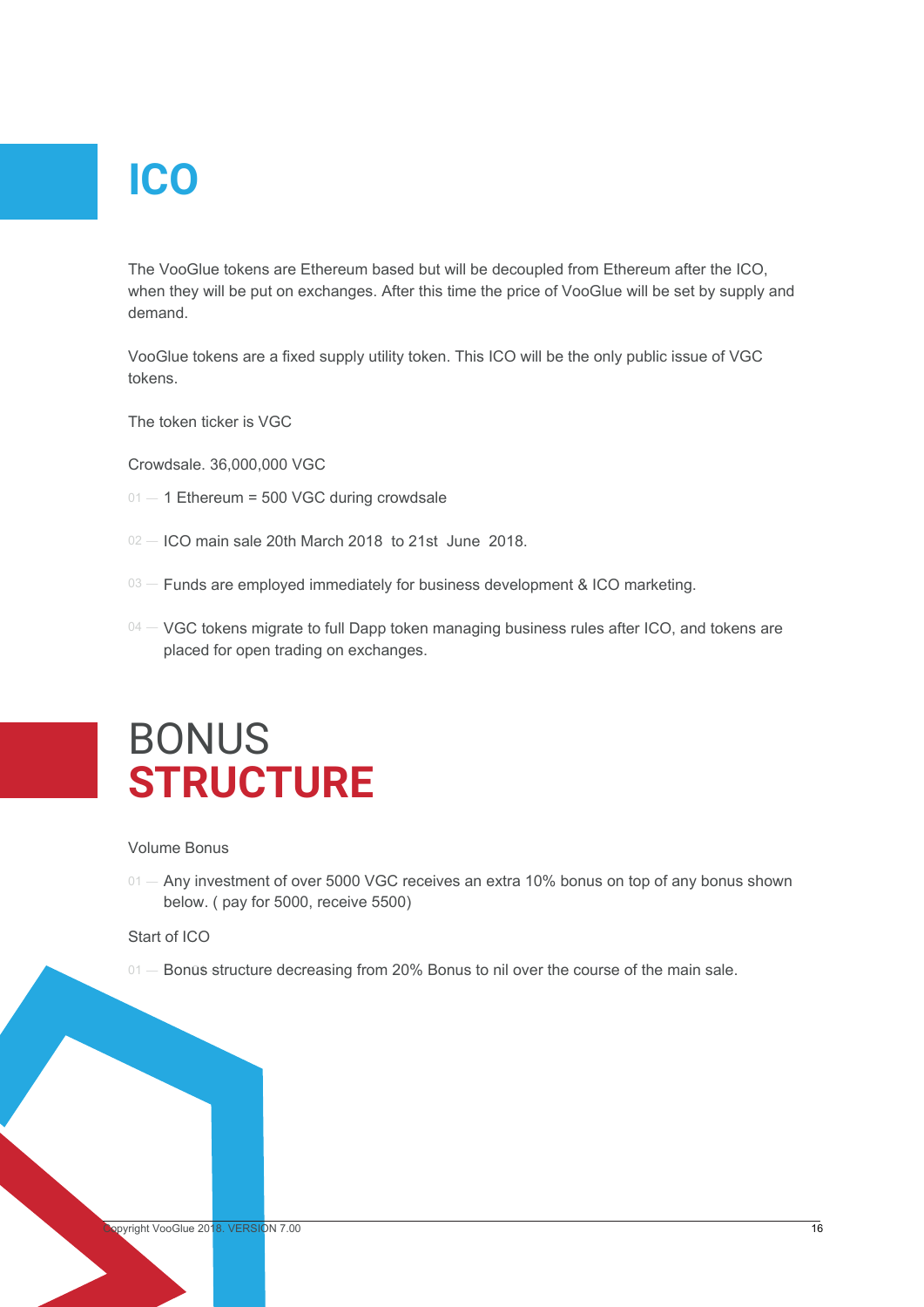

## **TOKEN ALLOCATION**

Referral Fund 6%; Individual and Marketplace Incentive Fund 5%; Founders, Advisors & Team Allocation 6%; Reserve 18%; Public Allocation 65%





The use of funds raised from the ICO is shown below.

01 - VooGlue Business 84%

02 – ICO Costs 16%

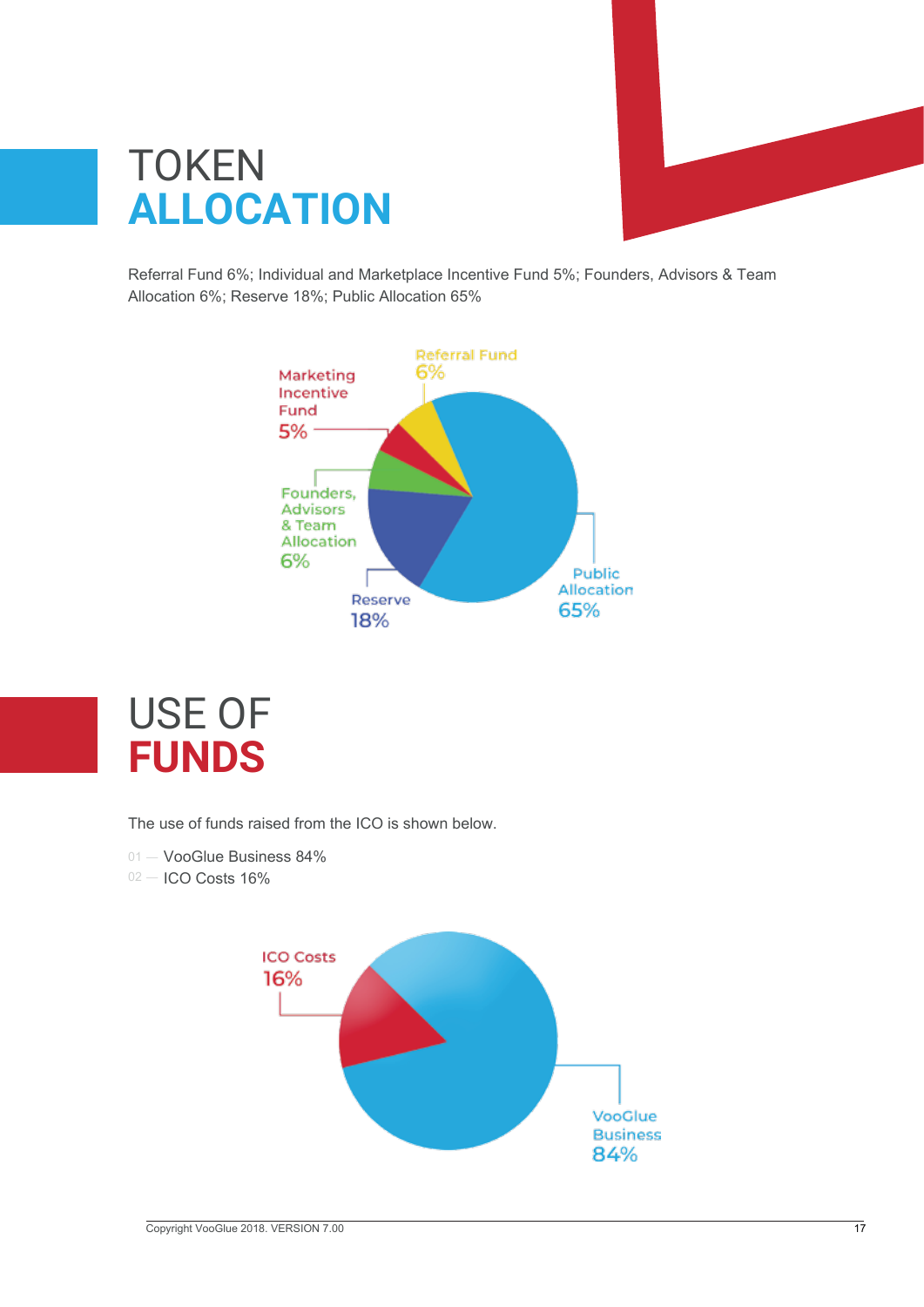## **BUSINESS EXPENDITURE**

VooGlue expenses will be on software development and IP protection as we develop our Dapp mobile app into a frictionless enabler.. We will also explore the future enhancements of augmented reality and cutting edge technologies to capture the largest possible "wow factor" from all markets.

- 01 Overheads 12%
- IP Protection 25%  $02 -$
- 03 Marketing 17%
- 04 Customer Service 6%
- Software Development 40%  $05 -$



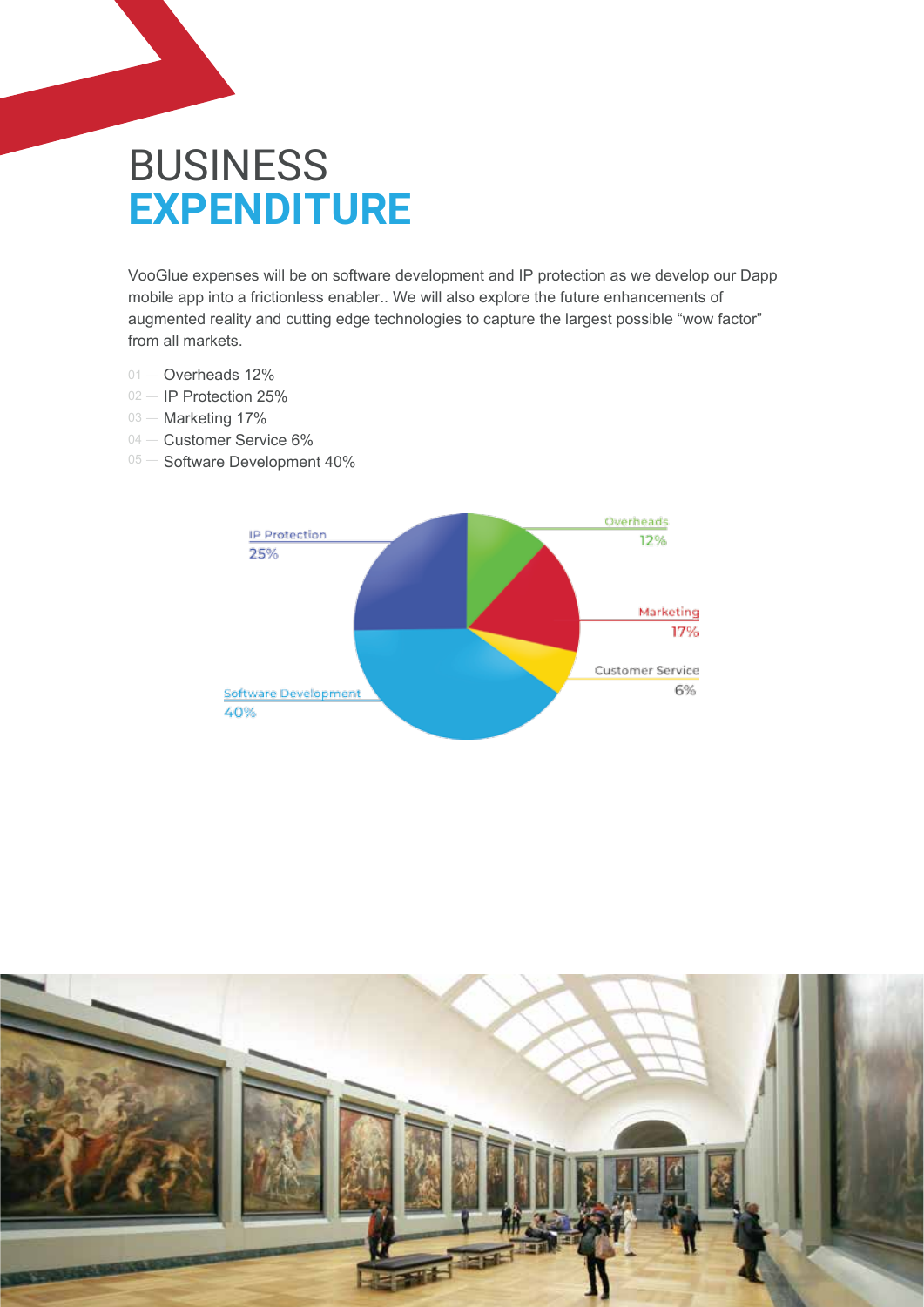## **TEAM**



#### **CHAIRMAN**

**BRIAN CAREW-HOPKINS** - Brian is an entrepreneur, author and artist. Brian was a prize winning graduate of the Master's Degree in Business at the University of Western Australia, and has over 25 years of international business experience ranging from initiating and growing startups to senior roles in large corporations, Government, and corporate board appointments.

A seasoned leader, strategist, director, entrepreneur and mentor, Brian first embraced international business with a Singapore startup in the 90's and the dot com technology boom in the 00's. He went on to lead an Australian Government division with multiple international locations, focusing on exports growth.

Holding two patents in the business innovation space, Brian focuses on executing a winning strategy utilizing the full arsenal of digital tools to leverage social media, achieve parabolic growth, and create massive value.



### **ARTWORK FINGERPRINT SOFTWARE DEVELOPER**

**VIDADI SHEADEV** - Vidadi is a Python developer with several years web application development experience. He created the first version of VooGlue's digital fingerprinting machine, an integral part of the project that seamlessly connects physical art to its multimedia digital counterpart. Moving forward, Vidadi will be working with VooGlue developers to enable the fingerprinting of more diverse forms of art, such as sculptures and installations.



#### **SYSTEMS ADMINISTRATOR**

### **MUHAMMAD ATIF** - *Artwork fingerprint api server systems administrator.*

Atif is a senior software developer with over 10 years system development, maintenance and integration experience in a dozen programming languages. Atif is managing VooGlue's digital fingerprinting machine, an integral part of the project that seamlessly connects physical art to its multimedia and product counterparts.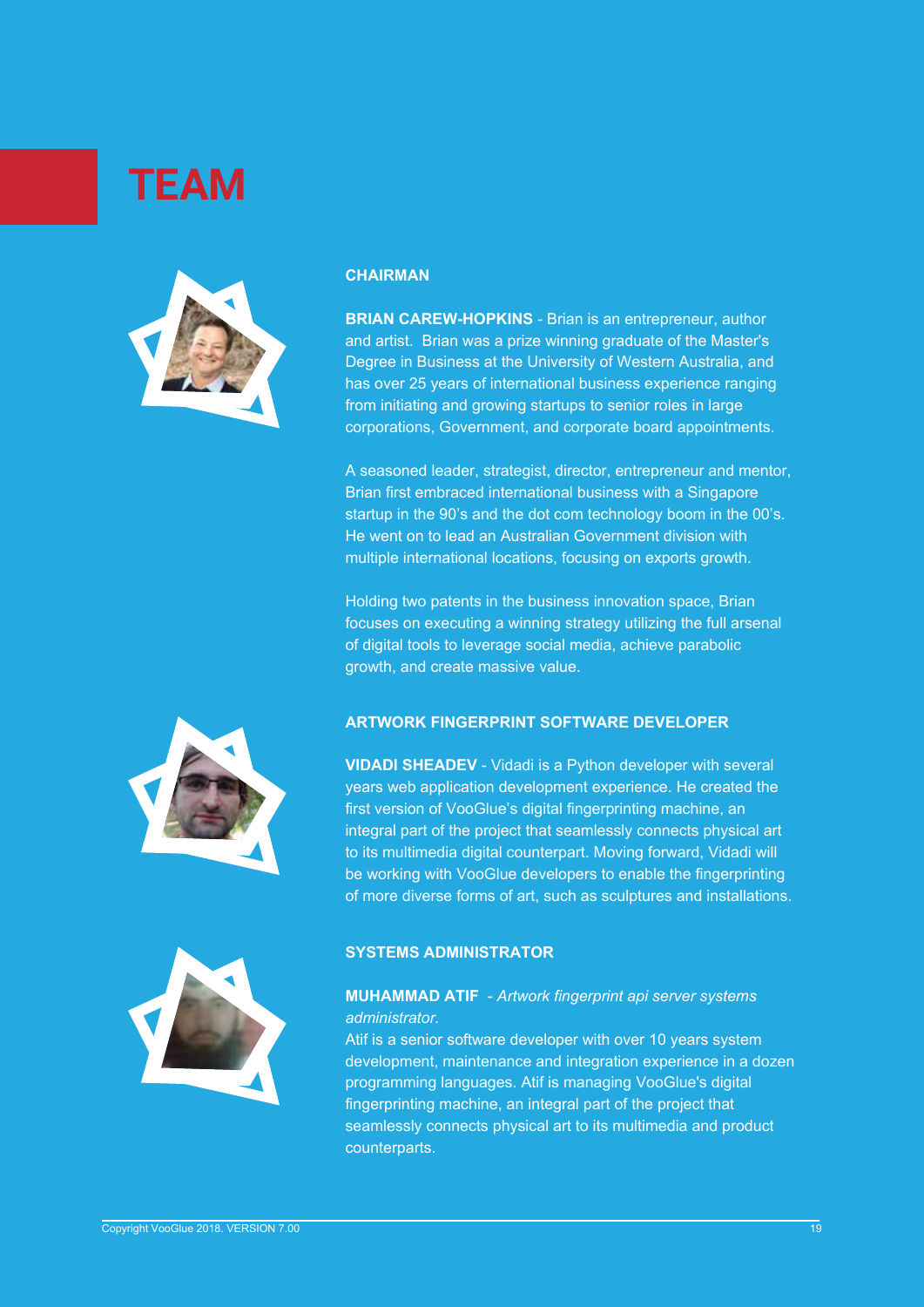



**NISHA SOOD** - Nisha is a web developer with 5 years experience providing web-based enterprise solutions, web application, and portal development. Nisha works closely with VooGlue's creative team members to bring an intuitively functional online gateway to the art community.



**PUSHPENDRA YADAV** - Pushpendra is a Linux System Administrator with 10 years experience designing and deploying highly scalable, fault tolerant, automated and secure IT infrastructures. He ensures that the VooGlue portal is robustly online and secure at all times, especially during high traffic times.

### **CHIEF COMMUNICATIONS OFFICER**

**TANIA PICKERING** - Tania puts her heart into every business she works for. With over 15 years expertise in Management and Business within Travel, Retail and Corporate industries. Tania knows the importance of staying connected with people from all areas of life and is passionate in ensuring her clients are taken care of. Tania works closely with investors, galleries, and artists to ensure VooGlue's message gets through to the right people.



### **GRAPHIC DESIGNER**

**MANMOHAN RAWAT** - An expert in Photoshop and Illustrator, Manmohan brings a visual component to VooGlue's content.



### **COMMUNITY MANAGER**

**KRISTINE BUENAVISTA** - With 8 years social media management experience, Kristine has the role of VooGlue Community Manager. She works with all team members to make sure VooGlue's vision of empowering artists by creating a fair marketplace for art is adequately presented across social media channels.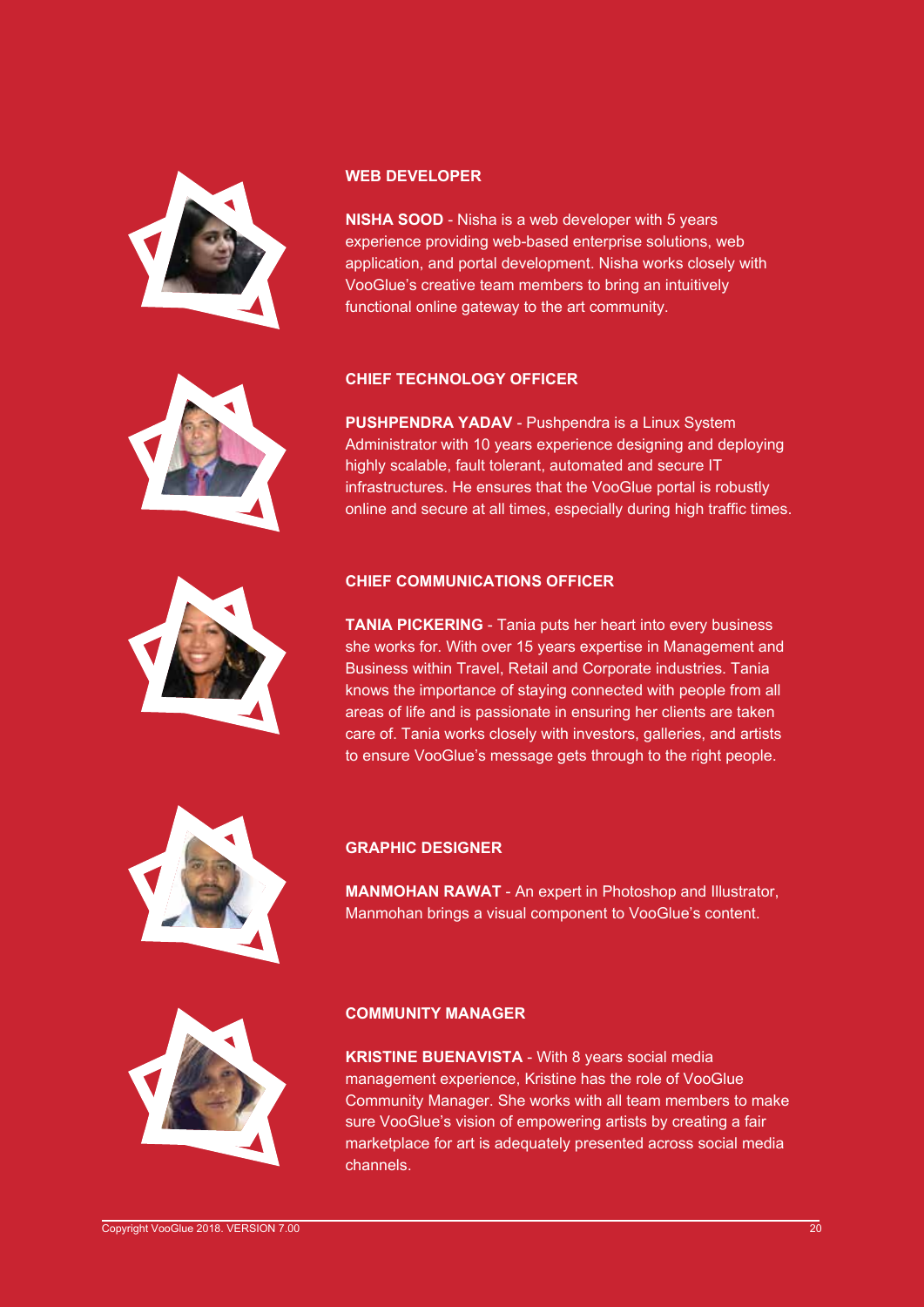

#### **CONTENT MANAGER**

**GRAHAM STONE** - Graham is a digital nomad who has lived and worked in five countries on four continents and in a variety of industries. Drawing on his cultural experience and recent enthusiasm for the decentralized movement, his skill is the ability to make complex ideas understandable to non-experts from any background.



### **CUSTOMER CARE**

**LILIAN LIM** - With eight years of experience in customer service and technical support Lilian brings a positive attitude and polite willingness to assist customers in their issues and inquiries.



### **CHIEF MARKETING OFFICER**

**DANIEL SPYRALATOS** - Having advised several ICOs, Daniel ensures VooGlue follows best practices in the space while additionally advising on organic network growth techniques.

For the full up to date list of team members and advisors please see - https://vooglue.io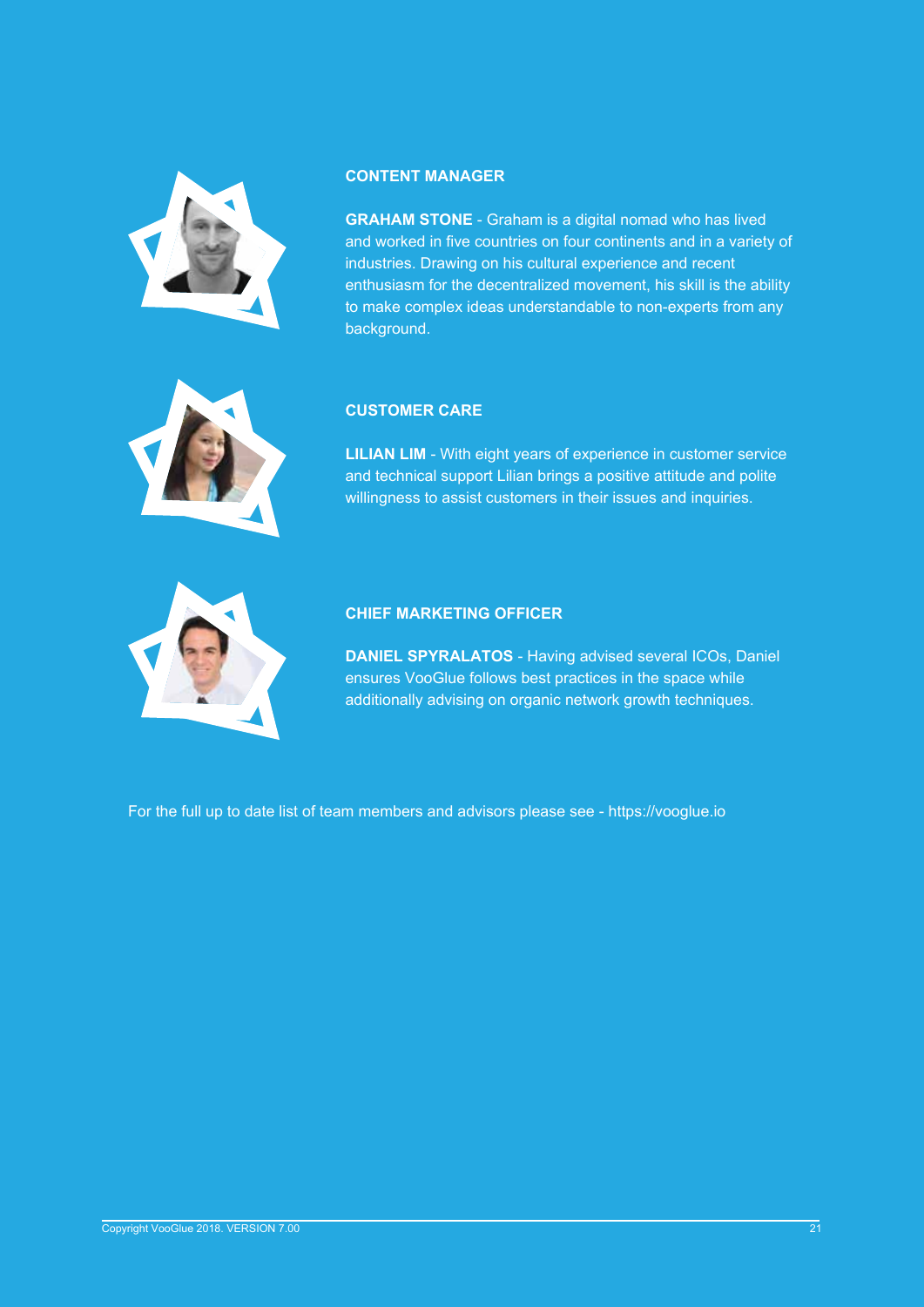# **MILESTONES**

2015 Concept : developed and tested **2016 March :** Provisional patent acquired **2016 November :** First prototype App development completed **2016 December :** Website developed **2017 March :** International PCT provisional patent filed **2017 September :** Move of tech to VPS and solved final bugs **2017 October :** Business model refinement and implementation in prototype. **2017 December:** VooGlue currency white paper published **2018 April :** VooGlue App development commences. **2018 March to June :** ICO Period 3 months. **2018 July :** VGC Trading on exchanges begins. **2018 August-December :** Global rollout of VooGlue App commences.

## PURCHASE **VOOGLUE**

To purchase VooGlue tokens please go to vooglue.io.

## **DISCLAIMER**

The terms 'VooGlue tokens' and 'tokens' are interchangeable and mean any tokens purchased from VooGlue. Purchasing VooGlue tokens confers no rights of equity or ownership in VooGlue Corporation or any other entity. Please read the full Terms and Conditions for your token purchase carefully. You are required to agree to the Terms and Conditions at http://vooglue.io at the time of your registration to purchase VGC tokens.